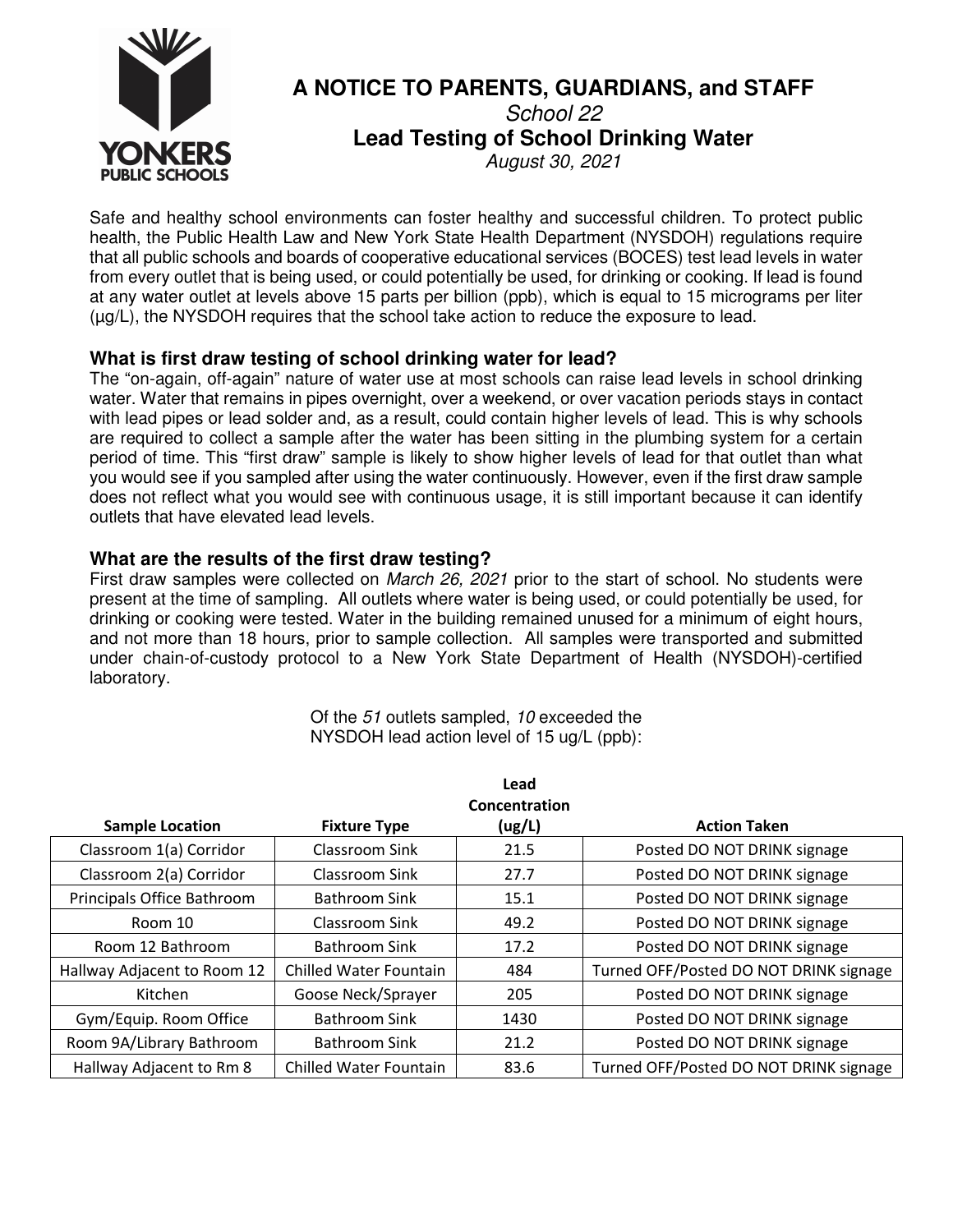# **What is being done in response to the results?**

Outlets that tested with lead levels above the action level (15 ppb) were removed from service, unless an outlet is a sink faucet needed for handwashing, cleaning or dishwashing. In that case, a sign was posted at the outlet indicating that the sink is not to be used for drinking. Outlets that tested below the action level remain in service with no restrictions. Outlets that tested above the action level will be permanently removed from service or remediated, re-tested and confirmed to be below the action level prior to being placed back in service. Future testing of all water outlets will be conducted approximately every five years as required by the NYSDOH.

# **What are the health effects of lead?**

Lead is a metal that can harm children and adults when it gets into their bodies. Lead is a known neurotoxin, particularly harmful to the developing brain and nervous system of children under 6 years old. Lead can harm a young child's growth, behavior, and ability to learn. Lead exposure during pregnancy may contribute to low birth weight and developmental delays in infants. There are many sources of lead exposure in the environment, and it is important to reduce all lead exposures as much as possible. Water testing helps identify and correct possible sources of lead that contribute to exposure from drinking water.

# **What are the other sources of lead exposure?**

Lead is a metal that has been used for centuries for many purposes, resulting in widespread distribution in the environment. Major sources of lead exposure include lead-based paint in older housing, and lead that built up over decades in soil and dust due to historical use of lead in gasoline, paint, and manufacturing. Lead can also be found in a number of consumer products, including certain types of pottery, pewter, brass fixtures, foods, plumbing materials, and cosmetics. Lead seldom occurs naturally in water supplies but drinking water could become a possible source of lead exposure if the building's plumbing contains lead. The primary source of lead exposure for most children with elevated bloodlead levels is lead-based paint.

### **Should your child be tested for lead?**

The risk to an individual child from past exposure to elevated lead in drinking water depends on many factors; for example, a child's age, weight, amount of water consumed, and the amount of lead in the water. Children may also be exposed to other significant sources of lead including paint, soil and dust. Since blood lead testing is the only way to determine a child's blood lead level, parents should discuss their child's health history with their child's physician to determine if blood lead testing is appropriate. Pregnant women or women of childbearing age should also consider discussing this matter with their physician.

# **Additional Resources**

**For more information regarding the testing program or sampling results:**

Contact Jennifer Deschaine at (914) 376-8008, or go to our school website: https://www.yonkerspublicschools.org/drinking-water-safety

### **For information about lead in school drinking water, go to:**

http://www.health.ny.gov/environmental/water/drinking/lead/lead\_testing\_of\_school\_drinking\_water.htm http://www.p12.nysed.gov/facplan/LeadTestinginSchoolDrinkingWater.html

**For information about NYS Department of Health Lead Poisoning Prevention, go to:** http://www.health.ny.gov/environmental/lead/

**For more information on blood lead testing and ways to reduce your child's risk of exposure to lead, see "What Your Child's Blood Lead Test Means"**:

http://www.health.ny.gov/publications/2526/ (available in ten language)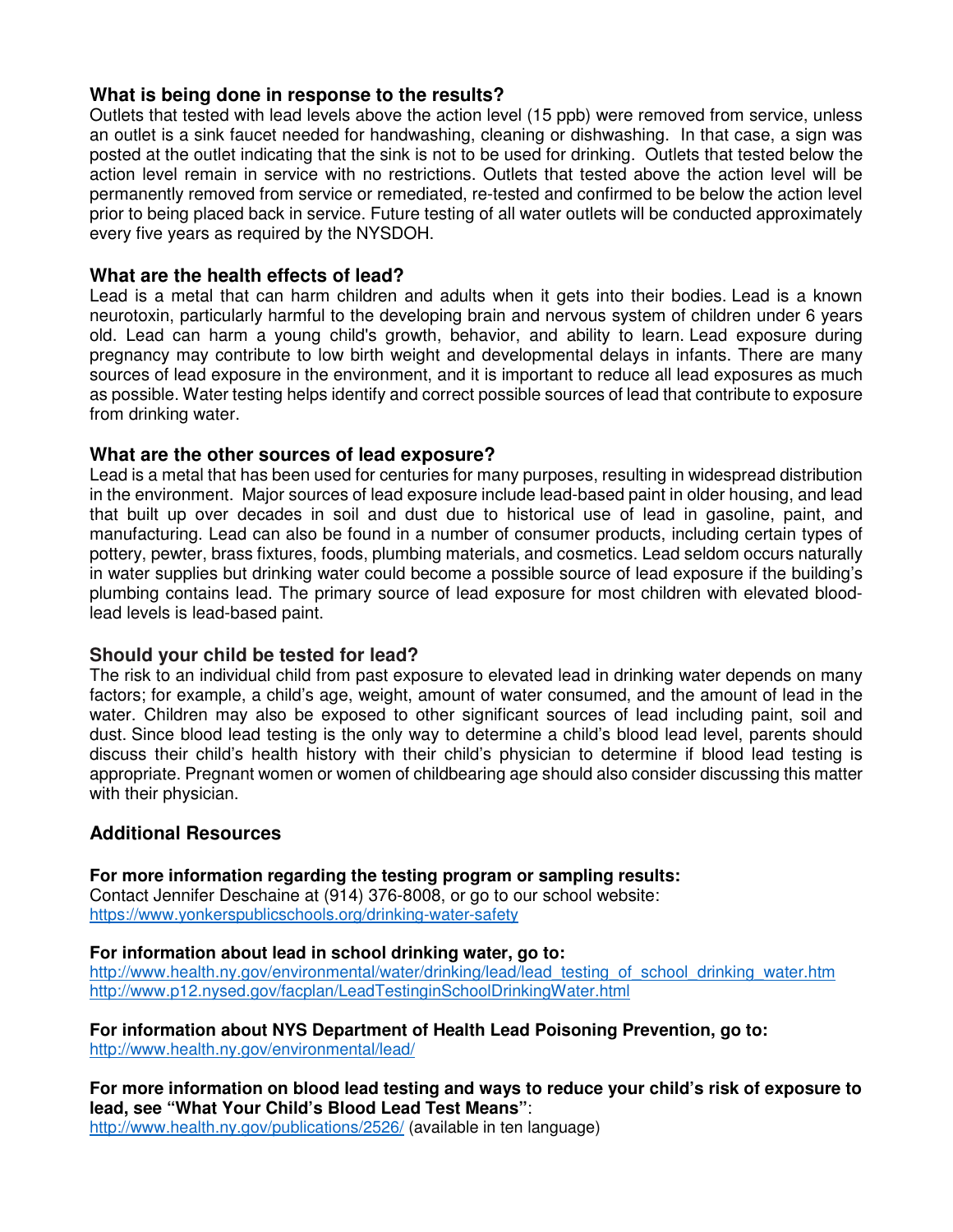

Los entornos escolares seguros y saludables pueden fomentar niños saludables y exitosos. Para proteger la salud pública, las regulaciones de la Ley de Salud Pública y del Departamento de Salud del Estado de Nueva York (NYSDOH) requieren que todas las escuelas públicas y juntas de servicios educativos cooperativos (BOCES) prueben los niveles de plomo en el agua de cada toma de corriente que se esté utilizando o que pueda usado, para beber o cocinar. Si se encuentra plomo en cualquier salida de agua a niveles superiores a 15 partes por mil millones (ppb), lo que equivale a 15 microgramos por litro (µg / L), el NYSDOH requiere que la escuela tome medidas para reducir la exposición al plomo.

### **¿Cuál es la primera prueba de extracción de plomo en el agua potable de las escuelas?**

La naturaleza "intermitente, intermitente" del uso del agua en la mayoría de las escuelas puede elevar los niveles de plomo en el agua potable de las escuelas. El agua que permanece en las tuberías durante la noche, durante un fin de semana o durante los períodos de vacaciones permanece en contacto con las tuberías de plomo o soldaduras de plomo y, como resultado, podría contener niveles más altos de plomo. Es por eso que las escuelas deben recolectar una muestra después de que el agua haya estado en el sistema de plomería durante un cierto período de tiempo. Es probable que esta muestra de "primera extracción" muestre niveles más altos de plomo para esa salida de lo que vería si tomara la muestra después de usar el agua continuamente. Sin embargo, incluso si la primera muestra de extracción no refleja lo que vería con el uso continuo, sigue siendo importante porque puede identificar puntos de venta que tienen niveles elevados de plomo.

### **¿Cuáles son los resultados de la primera prueba de sorteo?**

Las primeras muestras de extracción se recogieron en *26 de marzo de 2021* antes del inicio de clases. No hubo estudiantes presentes en el momento de la muestra. Se analizaron todos los puntos de venta donde se usa agua, o podría usarse potencialmente, para beber o cocinar. El agua del edificio no se utilizó durante un mínimo de ocho horas y no más de 18 horas antes de la recolección de la muestra. Todas las muestras fueron transportadas y enviadas bajo el protocolo de cadena de custodia a un laboratorio certificado por el Departamento de Salud del Estado de Nueva York (NYSDOH).

|                               |                             | Concentración        |                          |
|-------------------------------|-----------------------------|----------------------|--------------------------|
| Ubicación de la muestra       | Tipo de accesorio           | de plomo<br>(ug / L) | Acción tomada            |
| Clase/Cuarto 1(a) Corredora   | Fregadero De Salon De Clase | 21.5                 | Señalización de NO BEBER |
| Clase/Cuarto 2(a) Corredora   | Fregadero De Salon De Clase | 27.7                 | Señalización de NO BEBER |
| Baño Del Principal            | Lavabo del Baño             | 15.1                 | Señalización de NO BEBER |
| Cuarto 10                     | Fregadero De Salon De Clase | 49.2                 | Señalización de NO BEBER |
| Baño de Cuarto 12             | Lavabo del Baño             | 17.2                 | Señalización de NO BEBER |
|                               |                             |                      | Apagado/Señalización de  |
| Pasillo Adyacente A Cuarto 12 | Enfriado Fuente de Agua     | 484                  | <b>NO BEBER</b>          |
| Cocina                        | Rociador De Cuello De Cisne | 205                  | Señalización de NO BEBER |
| Gimnasio/Cuarto De Equipos/   |                             |                      |                          |
| Baño De Oficina               | Lavabo del Baño             | 1430                 | Señalización de NO BEBER |
| Cuarto 9A/Baño Del Biblioteca | Lavabo del Baño             | 21.2                 | Señalización de NO BEBER |
|                               |                             |                      | Apagado/Señalización de  |
| Pasillo Advacente A Cuarto 8  | Enfriado Fuente de Agua     | 83.6                 | <b>NO BEBER</b>          |

Del *51* puntos de venta muestreados, *10* superó el nivel de acción de plomo del NYSDOH de 15 ug / L (ppb):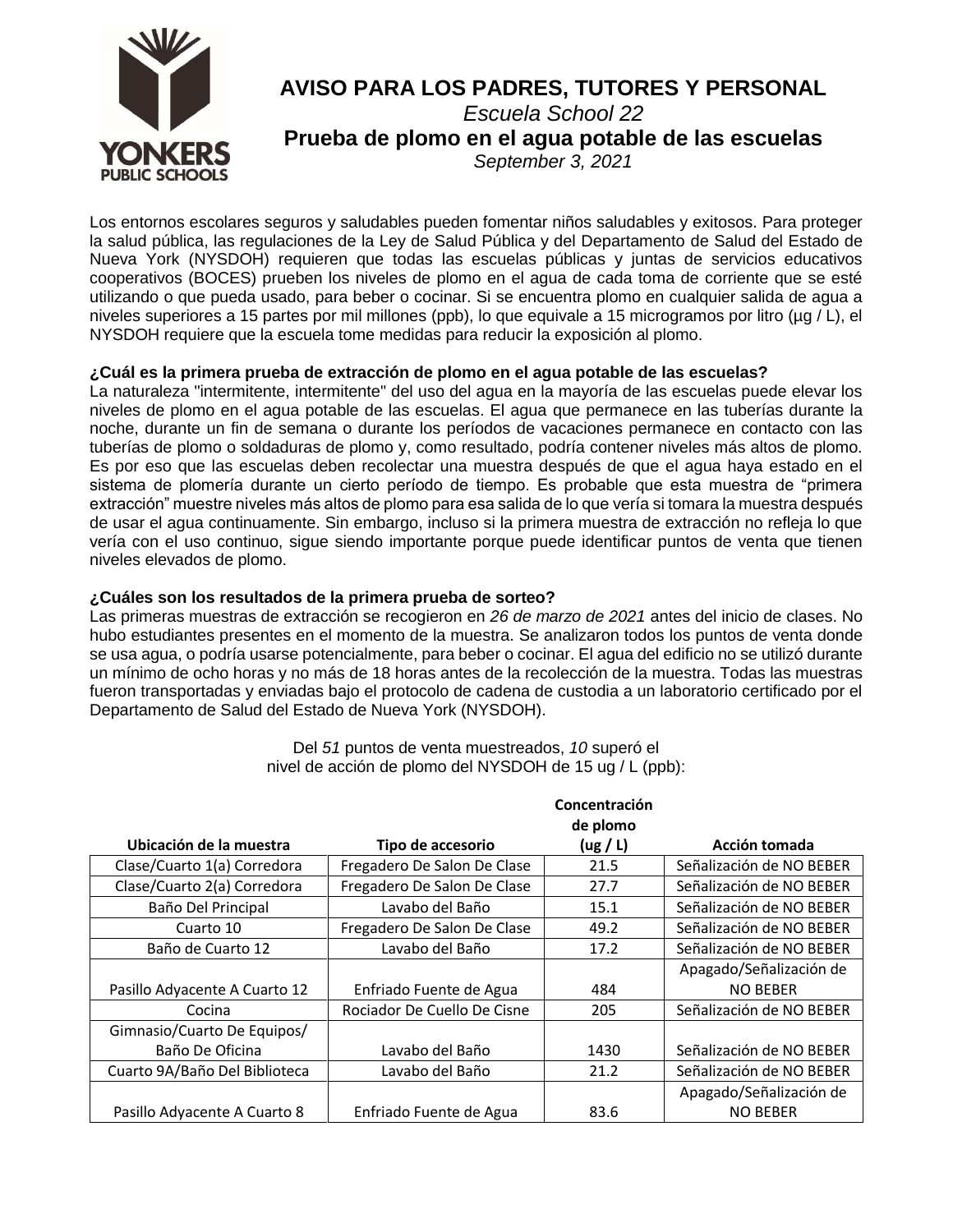### **¿Qué se está haciendo en respuesta a los resultados?**

Los enchufes que probaron con niveles de plomo por encima del nivel de acción (15 ppb) fueron retirados del servicio, a menos que un enchufe sea un grifo de fregadero necesario para lavarse las manos, limpiar o lavar platos. En ese caso, se colocó un letrero en la salida que indica que el fregadero no se debe usar para beber. Los puntos de venta que probaron por debajo del nivel de acción permanecen en servicio sin restricciones. Los puntos de venta que se probaron por encima del nivel de acción se retirarán permanentemente del servicio o se repararán, se volverán a probar y se confirmará que están por debajo del nivel de acción antes de volver a ponerse en servicio. Las pruebas futuras de todas las salidas de agua se realizarán aproximadamente cada cinco años, según lo requiera el NYSDOH.

### **¿Cuáles son los efectos del plomo en la salud?**

El plomo es un metal que puede dañar a niños y adultos cuando entra en sus cuerpos. El plomo es una neurotoxina conocida, particularmente dañina para el cerebro y el sistema nervioso en desarrollo de los niños menores de 6 años. El plomo puede dañar el crecimiento, el comportamiento y la capacidad de aprendizaje de un niño pequeño. La exposición al plomo durante el embarazo puede contribuir al bajo peso al nacer y a retrasos en el desarrollo de los bebés. Hay muchas fuentes de exposición al plomo en el medio ambiente y es importante reducir todas las exposiciones al plomo tanto como sea posible. Las pruebas de agua ayudan a identificar y corregir posibles fuentes de plomo que contribuyen a la exposición del agua potable.

### **¿Cuáles son las otras fuentes de exposición al plomo?**

El plomo es un metal que se ha utilizado durante siglos para muchos propósitos, lo que resulta en una distribución generalizada en el medio ambiente. Las principales fuentes de exposición al plomo incluyen la pintura a base de plomo en viviendas antiguas y el plomo que se acumuló durante décadas en el suelo y el polvo debido al uso histórico de plomo en la gasolina, la pintura y la fabricación. El plomo también se puede encontrar en varios productos de consumo, incluidos ciertos tipos de cerámica, peltre, accesorios de latón, alimentos, materiales de plomería y cosméticos. El plomo rara vez se encuentra naturalmente en los suministros de agua, pero el agua potable podría convertirse en una posible fuente de exposición al plomo si las tuberías del edificio contienen plomo. La principal fuente de exposición al plomo para la mayoría de los niños con niveles elevados de plomo en sangre es la pintura a base de plomo.

#### **¿Debería hacerse la prueba de plomo a su hijo?**

El riesgo de que un niño haya estado expuesto en el pasado a niveles elevados de plomo en el agua potable depende de muchos factores; por ejemplo, la edad, el peso, la cantidad de agua consumida y la cantidad de plomo en el agua de un niño. Los niños también pueden estar expuestos a otras fuentes importantes de plomo, como pintura, tierra y polvo. Dado que la prueba de plomo en sangre es la única forma de determinar el nivel de plomo en sangre de un niño, los padres deben discutir el historial médico de su hijo con el médico de su hijo para determinar si la prueba de plomo en sangre es apropiada. Las mujeres embarazadas o en edad fértil también deben considerar discutir este asunto con su médico.

#### **Recursos adicionales**

**Para obtener más información sobre el programa de pruebas o los resultados de las muestras:** Comuníquese con Jennifer Deschaine al (914) 376-8008, o visite el sitio web de nuestra escuela: <https://www.yonkerspublicschools.org/drinking-water-safety>

**Para obtener información sobre el plomo en el agua potable de las escuelas, visite:** [http://www.health.ny.gov/environmental/water/drinking/lead/lead\\_testing\\_of\\_school\\_drinking\\_water.htm](http://www.health.ny.gov/environmental/water/drinking/lead/lead_testing_of_school_drinking_water.htm) <http://www.p12.nysed.gov/facplan/LeadTestinginSchoolDrinkingWater.html>

**Para obtener información sobre la prevención del envenenamiento por plomo del Departamento de Salud del Estado de Nueva York, visite:** <http://www.health.ny.gov/environmental/lead/>